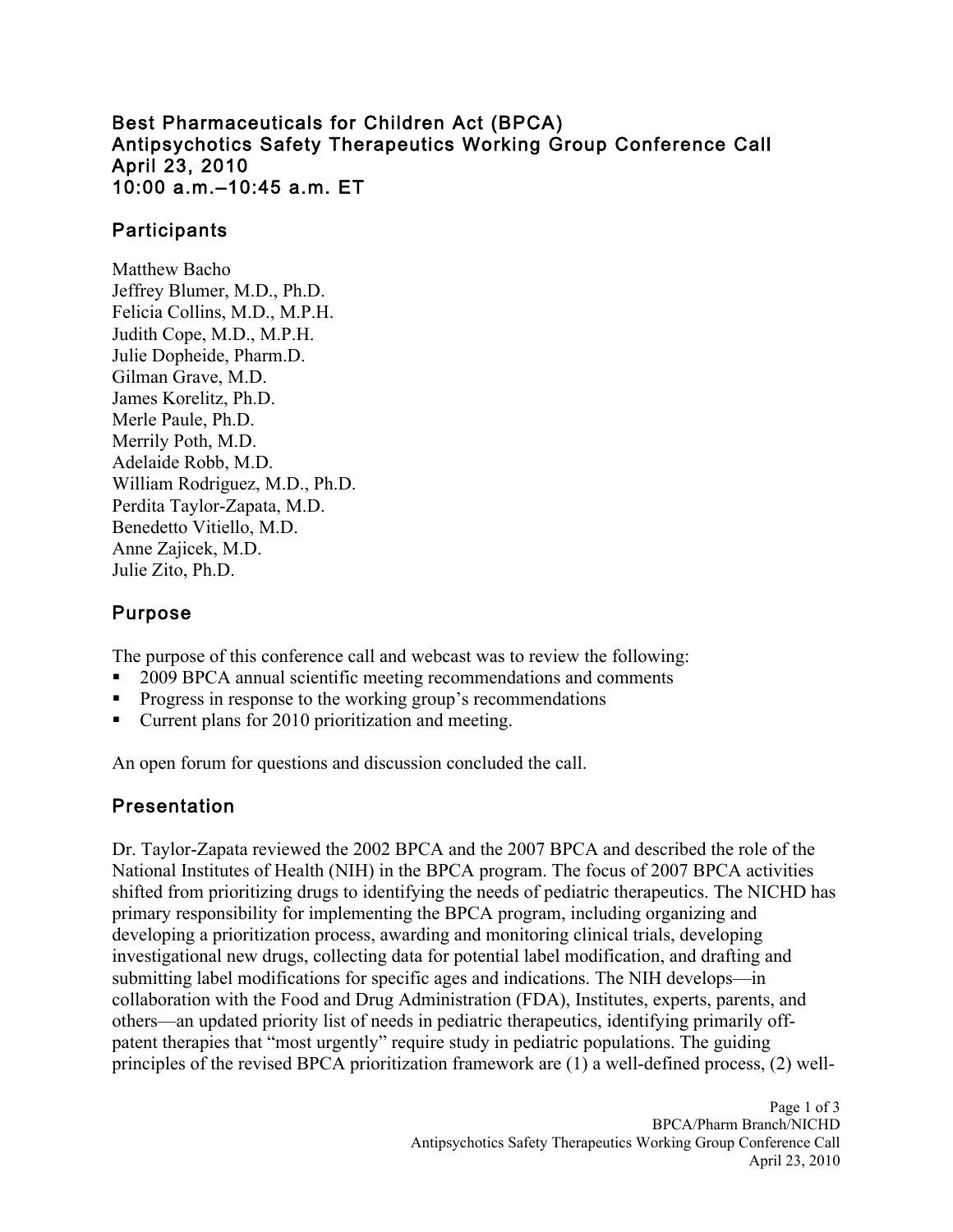defined objective criteria, (3) legitimacy and fairness, and (4) expert involvement. There are four stages of the prioritization process: (1) gather nominations, (2) prioritize therapeutic areas, (3) prioritize pediatric needs, and (4) gather public comment. The main goal of the BPCA program is to advance the science of pediatric pharmaceuticals and improve pediatric labeling. The BPCA program uses global and specific outreach approaches to achieve this goal.

A request for information has been posted asking for research nominations concerning pediatric needs and gaps in therapeutic areas. A preliminary list of nominations will be published in the Federal Register in July or August 2010. The list will be finalized in late 2010 or early 2011.

# 2009 BPCA Annual Scientific Meeting Recommendations and Comments

The Antipsychotics Safety Therapeutics Working Group made the following recommendations:

- Funding is needed urgently to implement the working group's recommendations.
- therapeutics, particularly use over the long term. A deficit exists in needed data and studies for understanding pediatric antipsychotic
- The FDA should make short-term data available for secondary studies by investigators from the field.
- The working group should draft a review article summarizing current knowledge and recommended directions.
- The working group, the NIH, and the FDA need to collaborate to identify the relevant variables to be included in electronic medical records.
- The working group needs to learn more about the FDA's Adverse Event Reporting System so that recommendations can be developed regarding its use for monitoring serious adverse events (AEs) associated with pediatric antipsychotic therapeutics.
- A design needs to be developed for studies of risk factors/predictors of AEs and the effects of long-term use of antipsychotic medications.
- Animal models need to be explored to address issues of toxicity, particularly with long-term use.
- The working group has an important purpose and would like to continue its activities.

# Progress in Response to Recommendations

In response to these recommendations, the following progress has been made:

- With regard to needed data and studies for understanding pediatric antipsychotic therapeutics, particularly use over the long term, several working group members presented at the FDA Advisory Committee meeting in November 2009 and discussed the needs and issues. The FDA is working with pharmaceutical companies to collect more long-term data.
- With regard to developing a design for studies of risk factors/predictors of AEs and the effects of long-term use of antipsychotic medications, (1) the NICHD is considering future funding opportunities in the area of AEs and (2) the NIH has been in contact with a number of pediatric networks in order to identify patients taking antipsychotic medications and gather information on long-term use. The NICHD has begun discussions with an American Academy of Pediatrics network that is considering this effort.